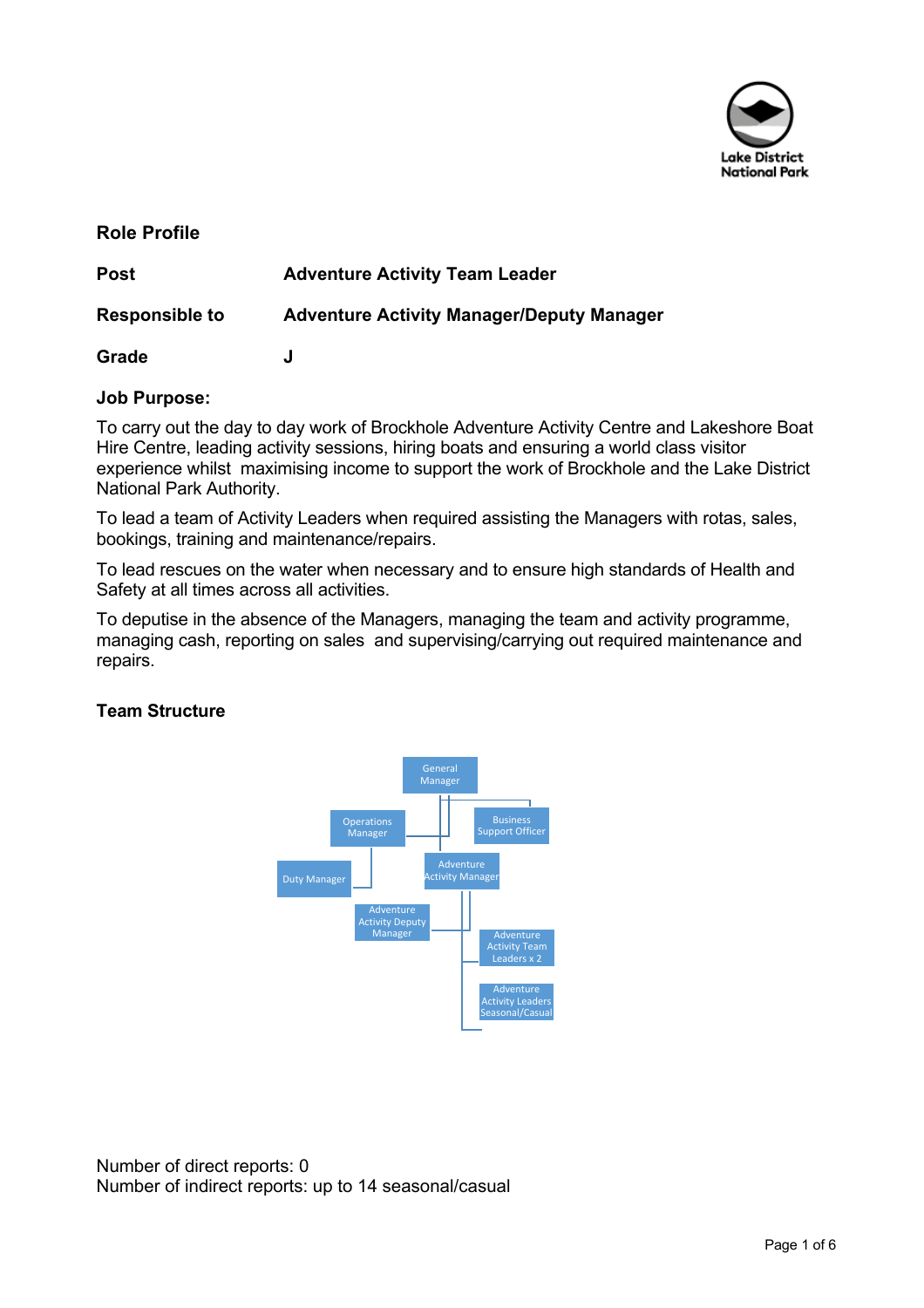## **Principal Accountabilities**

## **(These can be either assisting the Manager to deliver or, in their absensce, leading on these accountabilities)**

- 1 Carrying out or leading (as required) in the daily operations of the Brockhole Adventure Activities, including:
	- Boat hire motor, rowing, kayaks, SUP's, canoes
	- Bike hire
	- Mini-golf
	- Archery
	- Brave the Cave (indoor caving)
	- Laser Clay Shooting
	- Krazy Karts (electric assisted go-karts)
	- Mini tractors
	- Any other new activities on site
- 2 Ensuring the safe, effective and efficient operation of all of the above activities at all times.
- 3 Carring out (as required) all necessary administration and cash control procedures relating to the authorities operations procedures at Brockhole, including the use of tills, online booking, computers and all associated reporting
- 4 In the course of hiring equipment provide clear instruction relating to their safe use, including consideration of lake conditions and accepted good practice for lake users.
- 5 Assist with the maintenance and refurbishment on Brockholes fleet of boats and all activity sites and equipment.
- 6 Provide safety cover at the Brockhole site to include water based recovery and first aid
- 7 Complete appropriate personal training courses to ensure that appropriate qualifications and training are completed
- 8 Help with staff training on all activities
- 9 Help to ensure staff rotas are completed so that all activities are fully staffed when required and that cover for breaks is provided.
- 10 Manage and carry out daily cashing up procedures as required following authority agreed procedures
- 11 Help to ensure staff are fully equipped (including unforms and safety equipment) to provide safe, world class service for all activities for both public and staff
- 12 Ensure all equipment is available for hire and use when required and any maintenance is done with the minimum amount of disruption to hire and use
- 13 Play a full role in the wider programme of activities and the wider offer at Brockhole assisting colleagues in other departments wherever possible including large scale events such as (but not exclusively) Halloween and GNS.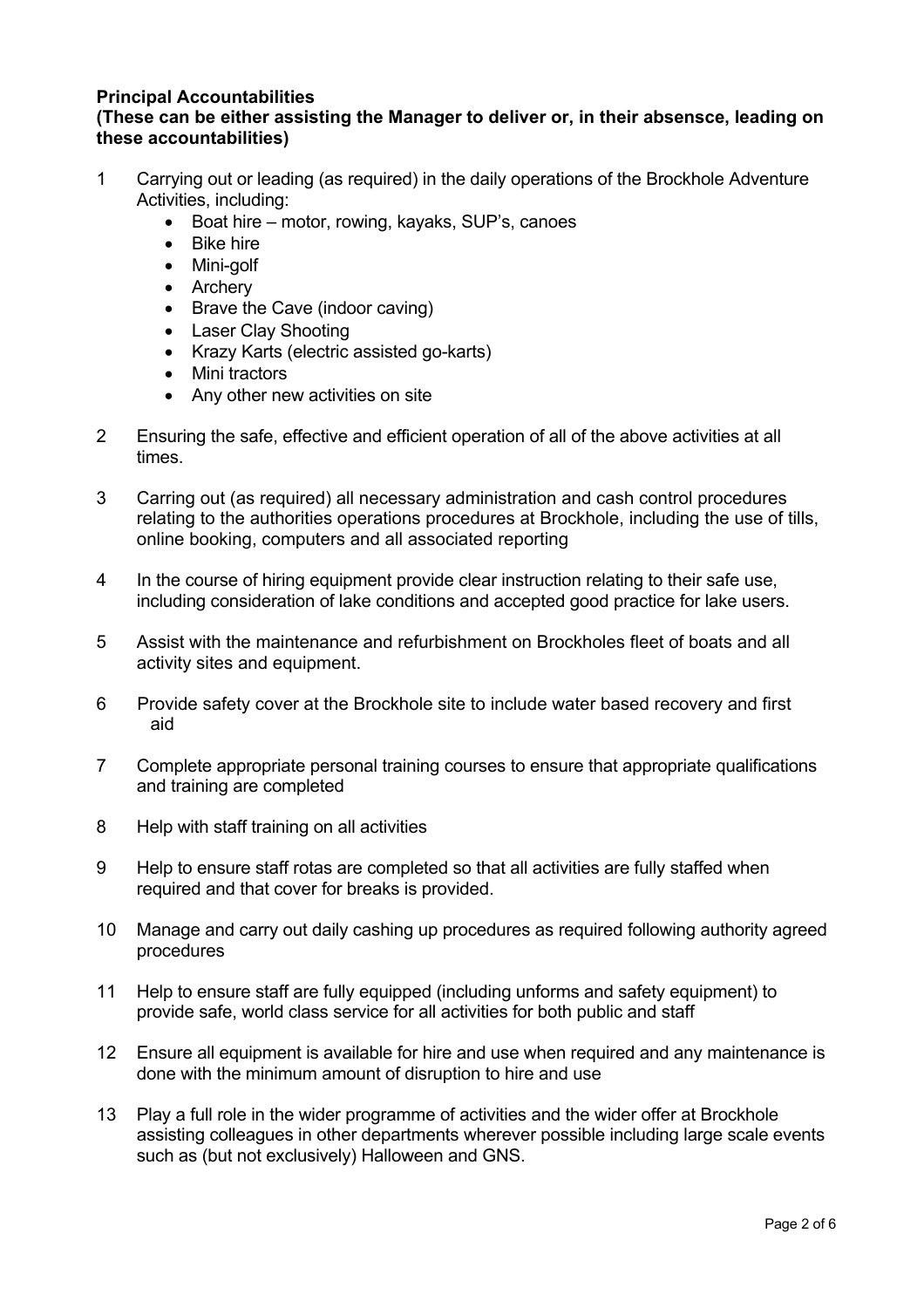- 14 Ensure the Lakeshore area and all activity areas are kept clean, tidy, safe and presentable at all times – ensuring all equipment is stored safely and tidily at all times.
- 15 During Lakeshore opening times ensure the public use of the jetty complies with our health and safety policies and that there is no diving or jumping off the jetty during opening hours.
- 16 Work with the Managers and Marketing to ensure all activities are promoted well and accurately to maximise commercial returns and that information on the website, social media and booking system is up to date and accurate. Help to create appropriate social media posts.
- 17 Help in the development of a corporate programme of activies working with colleagues to develop and promote this programme and then to deliver the activity part.
- 18 Assist with customer queries in person, by phone, social media and email.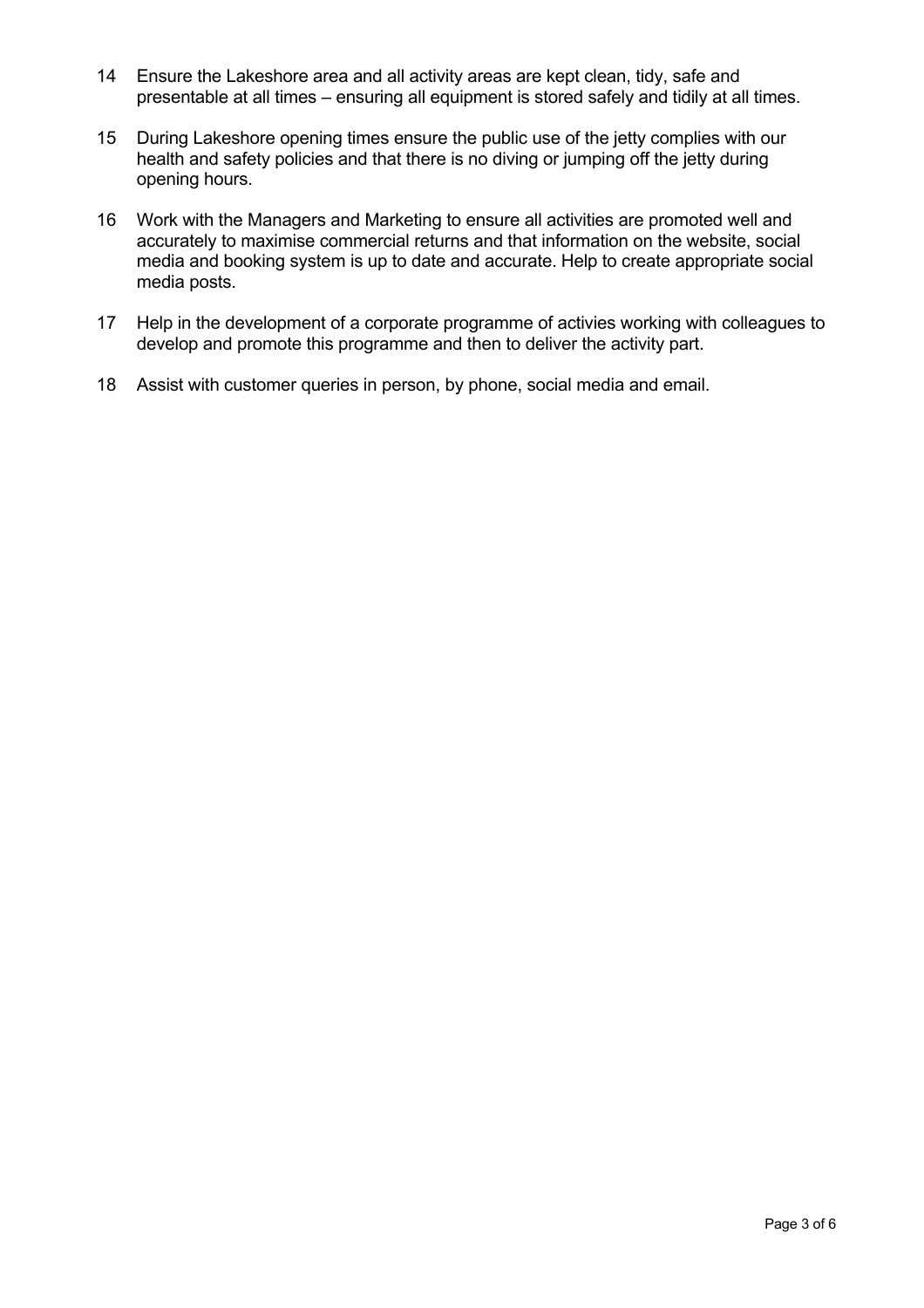## **General Accountabilities**

- **1** Ensuring the highest standards of quality are achieved in all duties carried out.
- **2** Communicating effectively within the team, with other teams and across the Authority as a whole.
- **3** To maintain effective relationships with the Authority's external partners and other agencies, voluntary bodies and community groups with whom the Authority works.
- **4** Conducting all activities in a manner in line with the Authority's Vision and Mission, promoting good external relations and a positive image of the Authority.
- **5** Responsible for meeting individual performance targets as agreed with post holders manager
- **6** Supporting the culture of cross sectional working.

**Role Profile Adventure Activity Team Leader**

- **7** Maintaining a positive, respectful and supportive attitude to colleagues, Brockhole and the wider organisation at all times
- **8** Any other reasonable duties as requested by your line manager or the Brockhole General Manager to assist in the safe, effective and efficient running of Brockhole.

#### **Job Evaluation**

This role profile has been compiled to allow the job to be evaluated using the Greater London Provincial Council Job Evaluation scheme as adopted by the Authority.

#### **Health and Safety**

The post holder is required to carry out the duties in accordance with the Authority's Health and Safety policies and procedures.

#### **Diversity**

The post holder is required to have due regard to equal opportunities at all times, and to work in a fair and reasonable manner towards all people, ensuring service standards are maintained for all cultures.

#### **Other Duties**

The duties and responsibilities in this role profile are not exhaustive. The post holder may be required to undertake other duties that may be required from time to time within the general scope of the post.

| ROJE PTONIE                                                | <b>Adventure Activity Team Leager</b> |       |          |  |
|------------------------------------------------------------|---------------------------------------|-------|----------|--|
| <b>Written by</b>                                          | Sam Mason                             | Date: | 15-02-22 |  |
| <b>Agreed by</b><br><b>Postholder</b><br><b>Print Name</b> |                                       | Date  |          |  |
| Sign                                                       |                                       |       |          |  |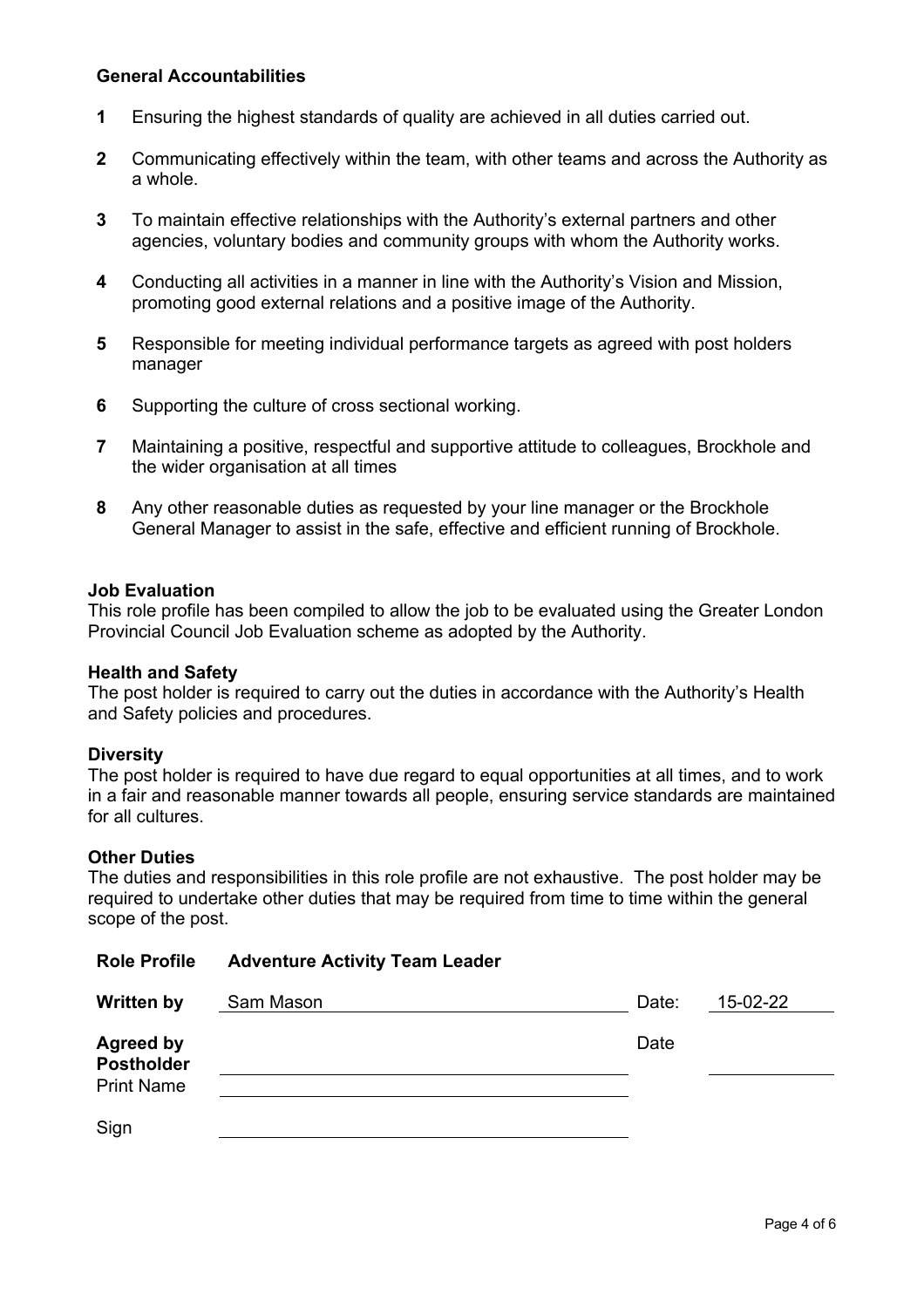# **Person Specification**

|                       |                                                                                          | <b>Essential</b><br>$(E)$ or<br><b>Desirable</b><br>(D) |
|-----------------------|------------------------------------------------------------------------------------------|---------------------------------------------------------|
| <b>Qualifications</b> | <b>RYA</b> qualifications<br>$\bullet$                                                   | D                                                       |
|                       | Lifesaving certificate<br>$\bullet$                                                      | D                                                       |
|                       | First Aid qualification<br>$\bullet$                                                     | D                                                       |
|                       | VHF radio operators licence<br>$\bullet$                                                 | D                                                       |
| <b>Experience</b>     | Experience of working with the public in a<br>$\bullet$<br>similar role                  | Е                                                       |
|                       | Experience of leading a team<br>$\bullet$                                                | Е                                                       |
|                       | <b>Basic maintenance skills</b><br>$\bullet$                                             | D                                                       |
|                       | Boat building or boat maintenance experience                                             | D                                                       |
|                       | Previous cash handling experience.<br>٠                                                  | E                                                       |
|                       | Broad experience of watersports<br>$\bullet$                                             | D                                                       |
|                       | Archery instructor certificate                                                           | D                                                       |
|                       | Experience of working with online booking<br>systems                                     | D                                                       |
| Knowledge             | Knowledge of the geography of the National<br>$\bullet$<br>Park                          | D                                                       |
|                       | Awareness of Health & safety policies and<br>$\bullet$<br>codes of practice              | E                                                       |
|                       | Computer literacy                                                                        | Е                                                       |
|                       | Social Media                                                                             | Е                                                       |
| <b>Skills/ability</b> | Strong communications skills<br>$\bullet$                                                | E                                                       |
|                       | Good leadership skills and ability to work as a<br>$\bullet$<br>positive meber of a team | Е                                                       |
|                       | Ability to impart information in an entertaining<br>$\bullet$<br>and accurate manner     | Е                                                       |
|                       | Confidence in dealing with the public<br>٠                                               | Е                                                       |
|                       | Willingness to work outside in all weathers<br>$\bullet$                                 | Е                                                       |
|                       | Ability to lift/carry heavy objects when needed<br>$\bullet$                             | E                                                       |
|                       | Ability to maintain a positive approach and<br>$\bullet$<br>good humour at all times     | E                                                       |